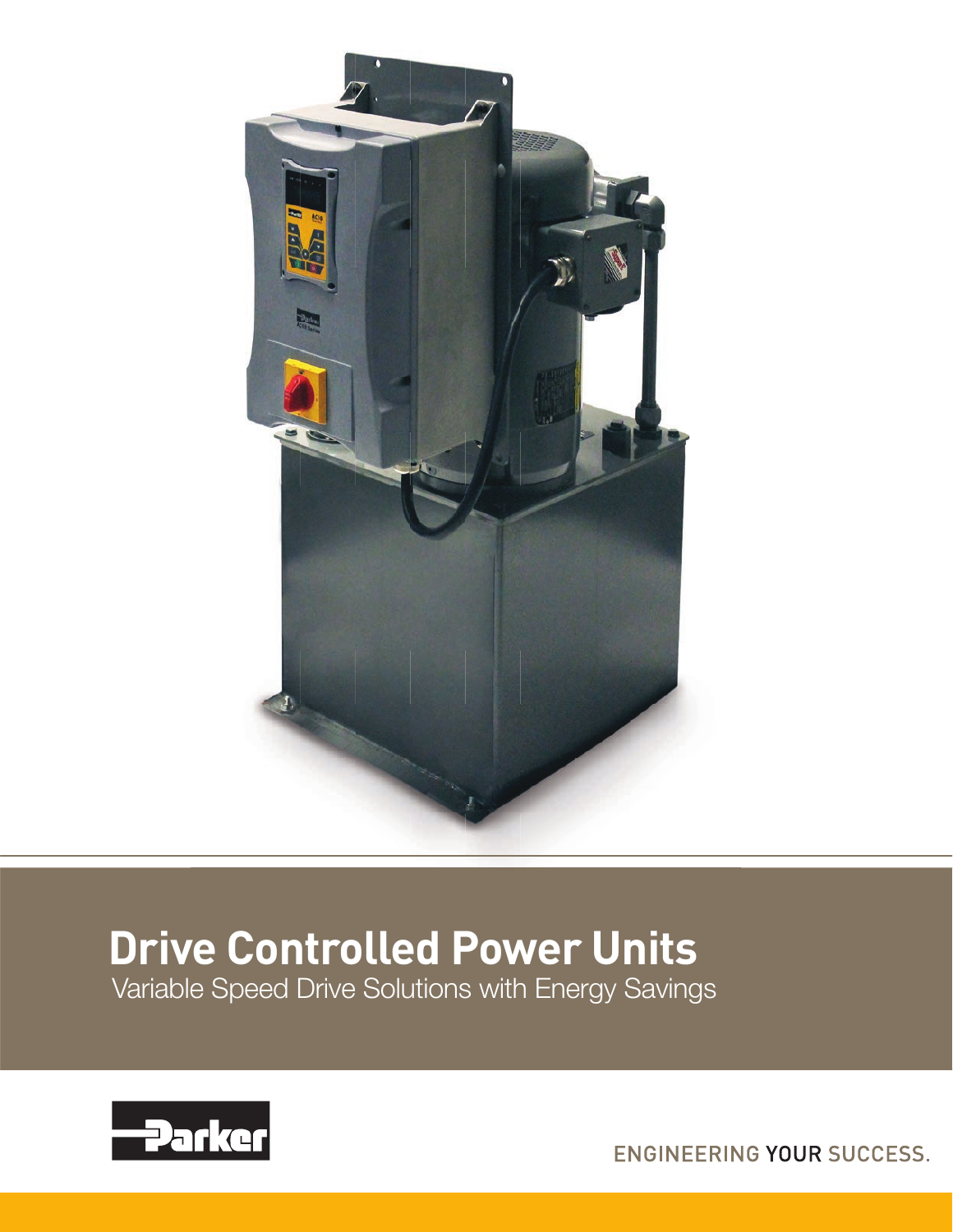# **Experience Hefty Energy Savings in a Simple Package**

An unregulated pump motor running at maximum speed is a blatant waste of energy. Across the many industrial processes where this issue occurs, inefficient energy consumption equates to a loss of dollars and time, as well as contributes to the burden of meeting increasingly strict environmental regulations. In response, Parker offers **Drive Controlled Pump (DCP) technology** for variable speed hydraulic power units. Consisting of a Parker DCP unit (frequency controller and electronics), an AC electric motor and a hydraulic pump, this proven technology continuously regulates rpm and

output flow. This provides the **exact power required – exactly when you need it – for a reliable, energy-efficient solution.** 

Durable and efficient, DCP power units perform well in applications with long dwell times. They are ideal for a diverse range of applications including:

- In-plant automotive
- Metal-forming presses
- Die-casting machines
- Machine tools
- Plastic and rubber presses
- Wood and paper
- Steel manufacturing
- Test equipment/laboratories

# Key Features

- Combines benefits of DCP technology into proven Pak power units
- Pre-programmed with one of five available configurations
- Fully factory tested
- Rugged UL listed, IP66 drive enclosure

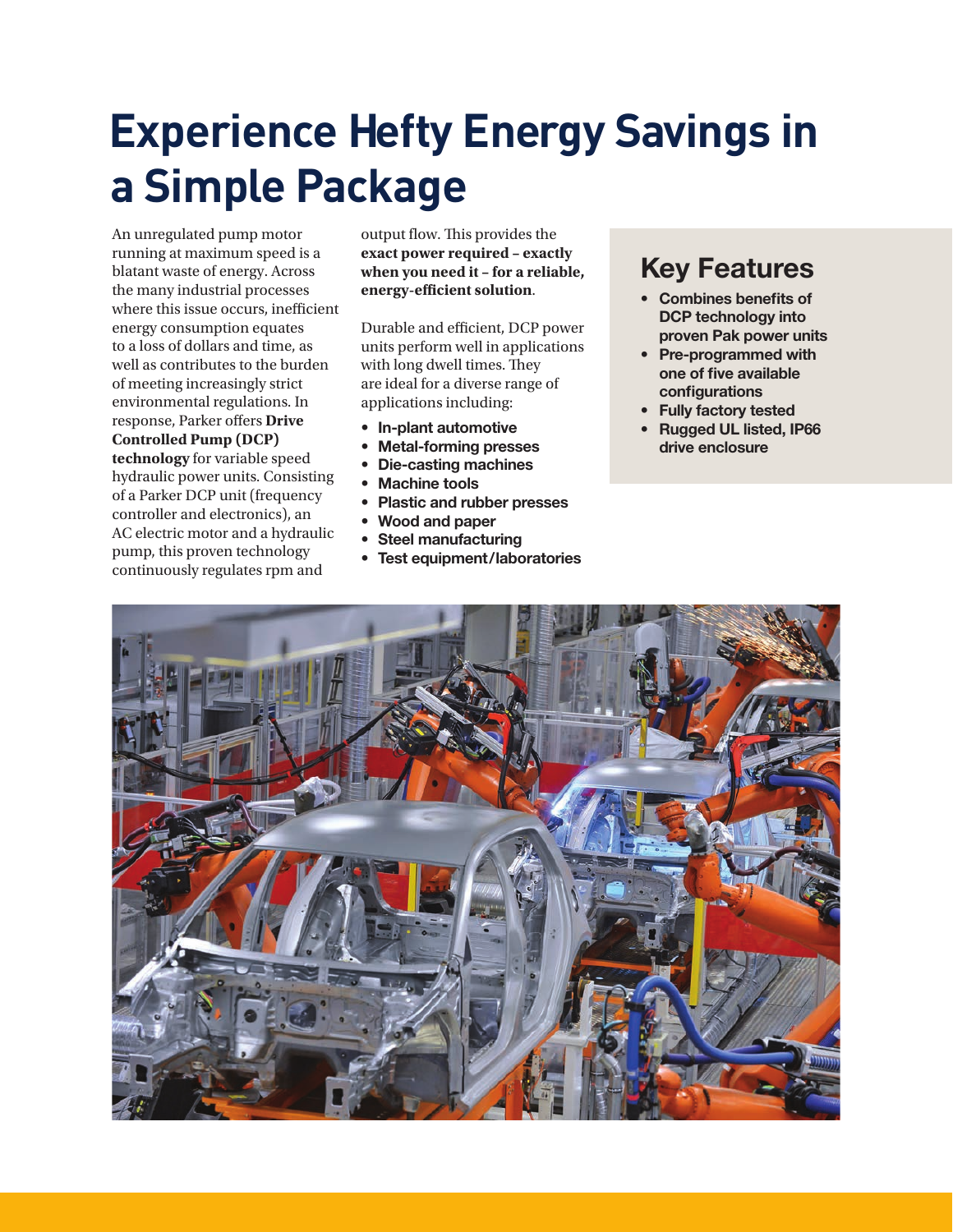#### **Exact Power – On Demand**

By reducing motor speed during low flow demand or isolated parts of the cycle that require pressure to be held, you can achieve significant energy savings. With DCP technology, the controller continuously adjusts the electric drive motor speed so that the pump provides the required flow and pressure demanded by the system. Automatic speed adjustment means automatic energy savings, i.e. a DCP power unit starts reducing energy consumption as soon as you install it.





Example of a typical clamping circuit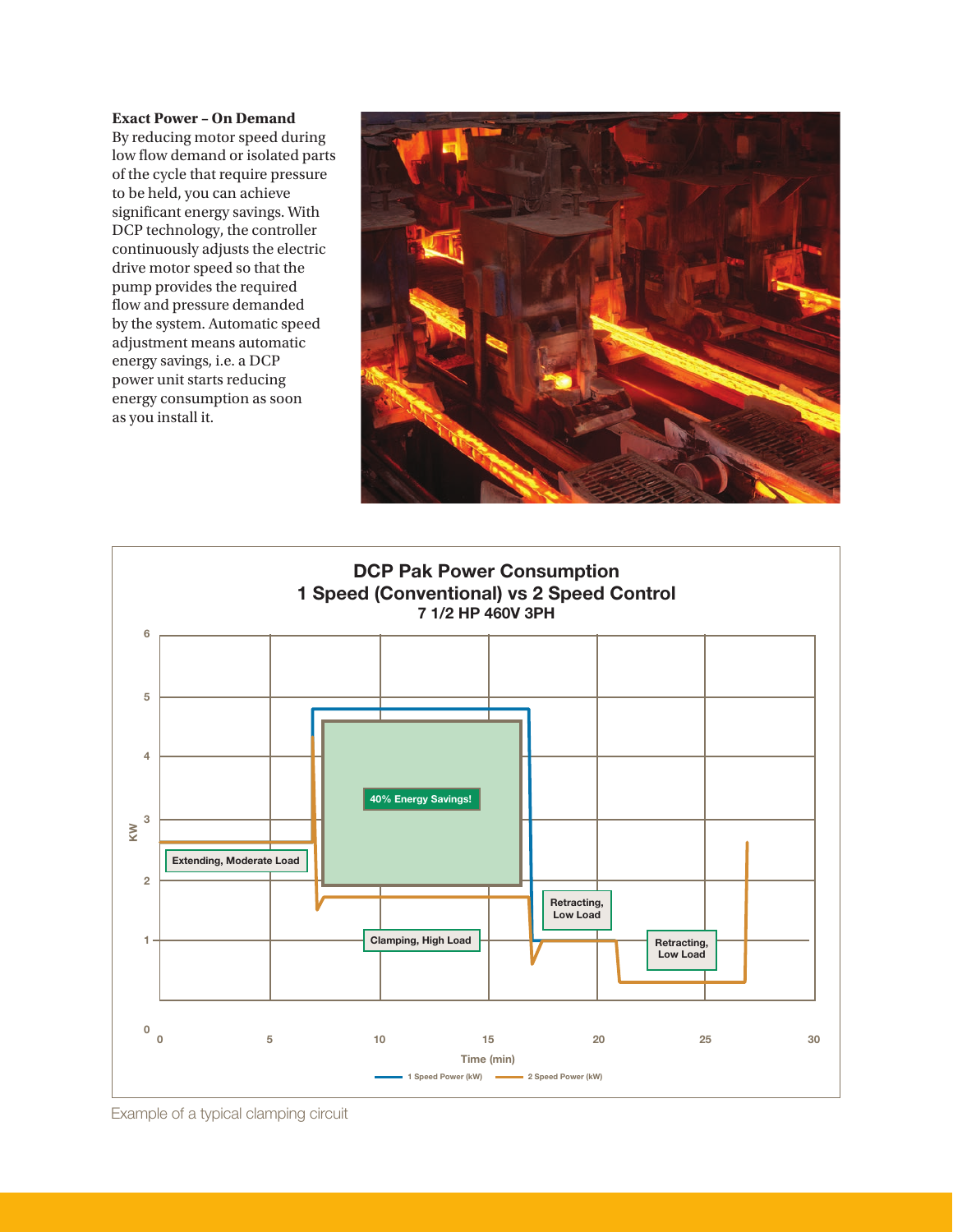





**Safer, More Economical Operating Environment** DCP power units provide pumps with the rotational speeds needed to attain required output flow. Running at lower speeds ensures significantly lower vibration levels for reduced noise. This improves overall safety, assists in meeting noise regulations and decreases the cost of secondary measures such as additional personal protective equipment. Reduced operating temperatures and smaller footprint also enhance the operating environment.

### **Improved Machine Productivity**

A DCP power unit improves your total cost of ownership by empowering you to get more out of your machinery. It minimizes, and can even eliminate, cooling

time with as much as a 40% reduction in operating temperatures. This temperature decrease also results in less equipment wear and tear. DCP power units simplify hydraulic circuit complexity, eliminate external wiring and streamline PLC connectivity. By operating at only the flow rate needed, component lifespan is extended, thereby shortening downtime and the associated maintenance costs. All while automatically adjusting the pump's speed to match changes in demand.

### **Options That Meet Your Requirements**

Maximize efficiency by choosing the technology that is best suited for your unique application. Parker offers DCP power units in a variety of standard, preconfigured options including:

- Speed control (4-20 mA)
- Speed control (0-10 VDC)
- Speed control (discrete input)
- 2-Speed control (torque trigger)
- Soft start

Additional options including CSA/CE marked motors are available. Refer to Hydraulic Power Unit catalog HY28-2661- CD-US for model codes and technical information.

**Contact your local Parker distributor to discuss your unique requirements, and start cutting energy costs today**.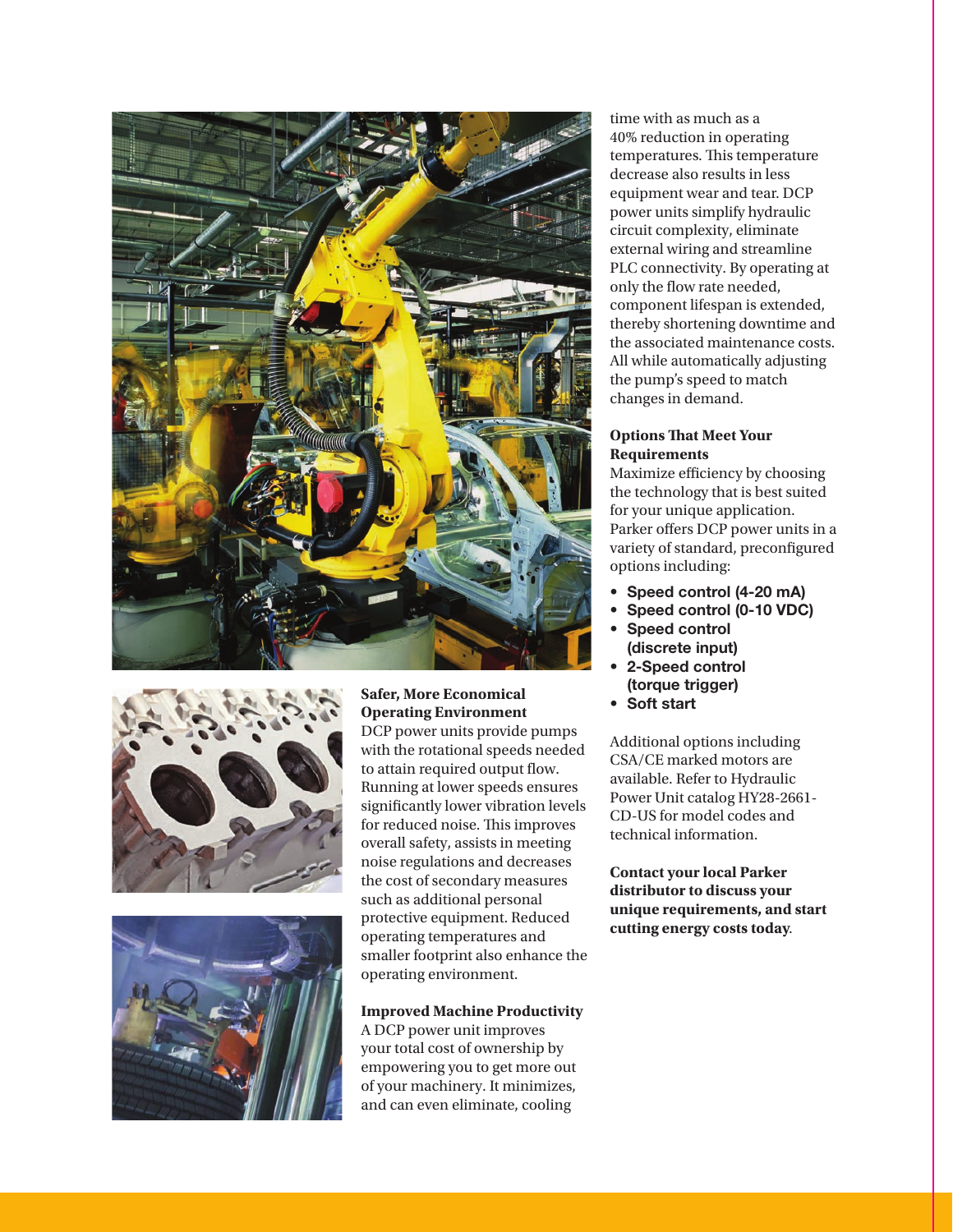# **DCP Power Units – Benefits at a Glance**

Parker DCP power units utilize proven technology that starts improving your energy costs, operating environment and uptime as soon as you install it.



Dramatic Energy Savings DCP power units match hydraulic system pressure and flow to provide exact power on demand – resulting in as much as 50% energy savings.



Enhanced Efficiency By eliminating external wiring and streamlining PLC connectivity, DCP power units simplify hydraulic circuit complexity.



## Lower Operating **Temperatures**

With up to 40% reduction in hydraulic operating temperatures, DCP power units minimize or eliminate cooling needs. Lower temperature also equates to longer oil life.



# Reduced Noise Levels

Quieter operation improves safety and cuts the cost associated with secondary measures to protect operators' hearing.



## Longer Component Life Increasing component lifespan means reliable operation, decreased downtime and reduced maintenance costs.



### Improved Equipment Costs DCP power units may allow for

selection of smaller reservoirs and pump sizes for an economical, compact footprint.